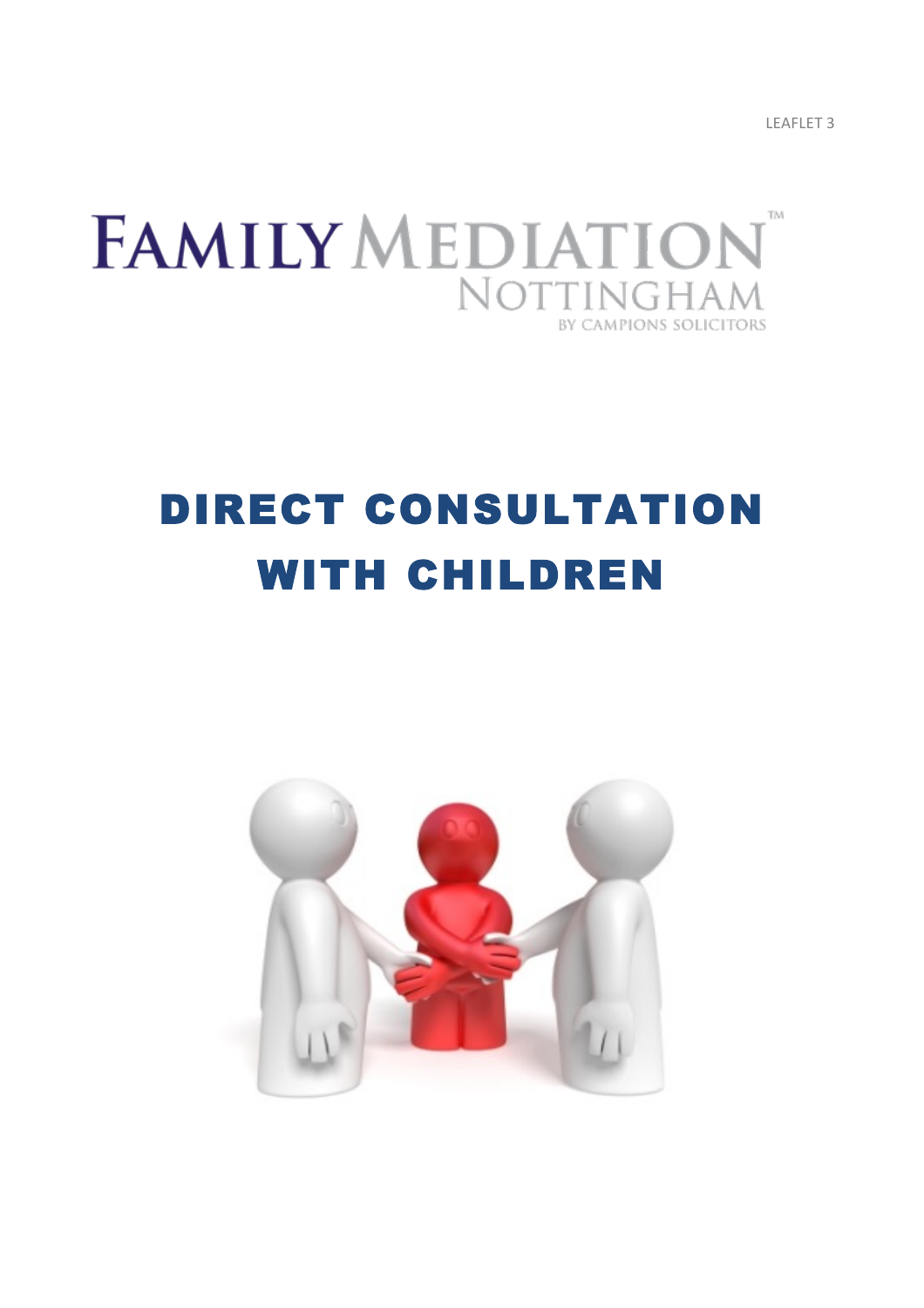# **Direct Consultation with Children**

Direct consultation with children involves a family mediator who is trained as a child consultant talking with a children as a part of a mediation in which arrangements are being made for children. We are qualified to speak to your child directly providing both parents feel this would be beneficial. The mediator can chat with your children about their thoughts and feelings. This allows the children to provide their opinions to a neutral person. This can be particularly helpful if a child is saying different things to each parent.

Parents sometimes suggest that the child / children are involved in the mediation process. Sometimes it is the child that makes the suggestion. It is important that parents understand the views, needs and desires of their children and involving them in the mediation process may be a good way to do this. Children like to be informed and they appreciate having their views and options heard, although they need to understand that they are not responsible for the overall decision.

Involving children in mediation can be very complex and a great deal of preparation is needed before a mediator will speak to a child. Different considerations apply depending on the age, understanding and maturity of the child. **The child and both the parents have to agree to the consultation**. Children can say no to meeting the mediator and no pressure should be placed upon them to do so it is the mediator that has the final decision whether child consultation is appropriate/

We believe that most children appreciate the opportunity to be heard directly. But we do assure parents that children will not be asked to make choices or decisions and parental authority is respected.

We like to consider the consultation with the child as more a conversation / chat so that they feel at ease. **It is important that parents know the mediator is not undertaking a wishes and feelings assessment of their child /children. This is not a substitute for the role of CAFCAS within court proceedings (It is also still 'without prejudice 'so any discussions with a child cannot be referred to within court proceedings).** 

# **The discussion with the child / children is confidential from anyone including their parents.**

Direct consultation with a child means the child talking face to face with the mediator separately to the parents. **What the child says is completely confidential from anyone else including their parents.** Very often the child does have something that they want the mediator to tell their parents, and that they would like the parents to take into consideration when making their decisions regarding child arrangements. Strictly with the child's permission, the mediator will then bring the child's voice into the mediation. Nevertheless, if the child simply wants to talk but then not have anything to pass on to the parents then the parents need to be aware there could be no feedback. If that is the case then the child may feel better for simply having that discussion.

Clearly children and young people need to be heard without fear of repercussions so they would not be asked to make difficult decisions and their discussions with the mediator will be treated as confidential.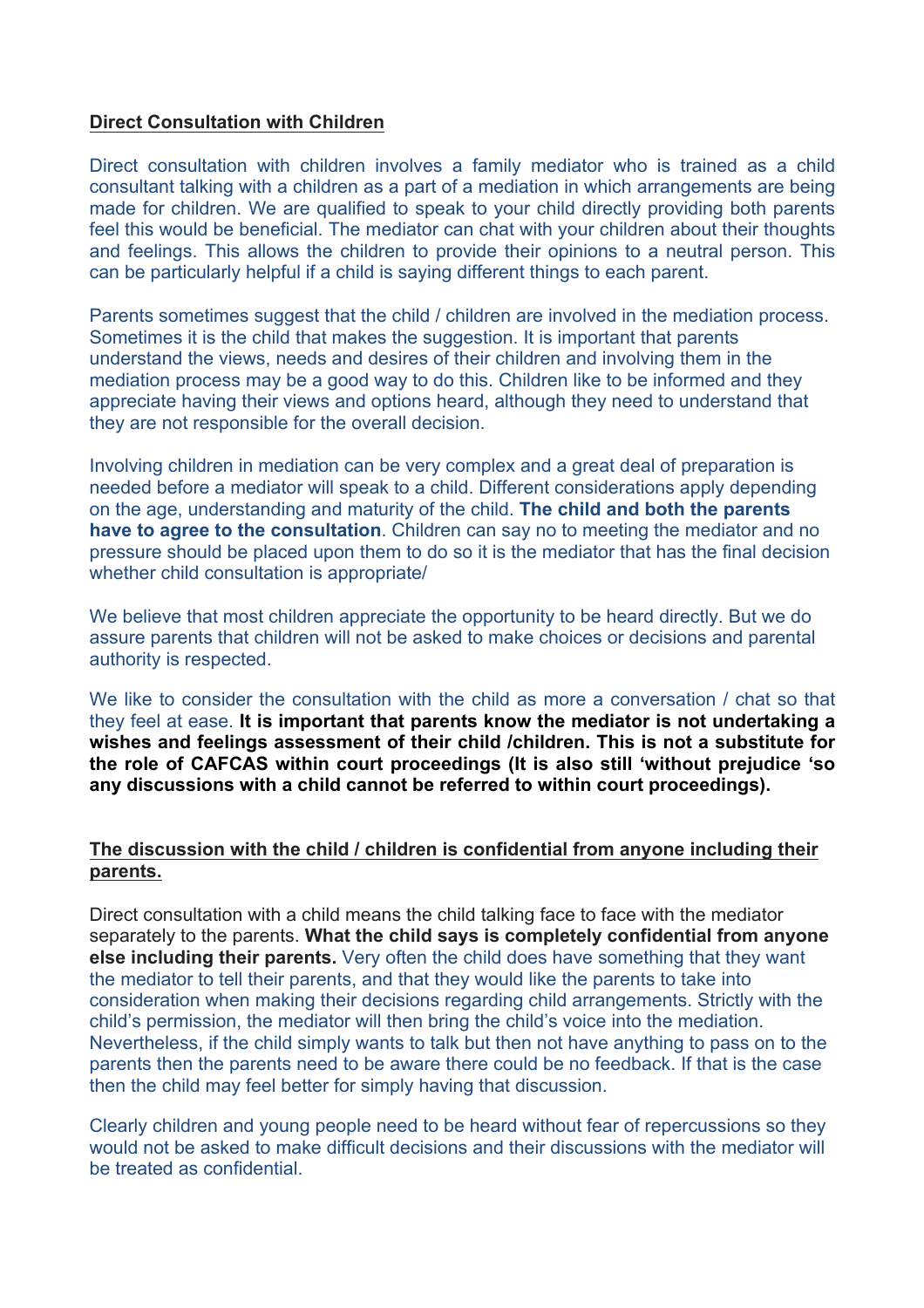# **Where does it take place?**

Due to insurance purposes we are only able to see and speak to the child/ children at our offices in Nottingham.

#### **How much does it cost?**

A consultation with a child is charged at £120. (ie £100+ Vat) – the parents would ordinarily share that fee. If both parents have legal aid for mediation there would be no charge. If just one parent is in receipt of legal aid then the other parent would be charged £50 + vat for the consultation with the child.

#### **Would the mediator see the child alone?**

Yes, although the mediator would have a 'chaperon' whom works for the firm present. Both mediator and chaperon have enhanced DBS checks.

We understand that any meeting would need to fit around school. Often parents for the consultation with their child/children state it should take place in school holidays but if urgent then we can offer a time of 4pm (our business hours are 9-5 Mon to Fri.)

If there is feedback to be given to the parents it would normally take place the next day or after the meeting, if appropriate. The mediator will meet up with parents and incorporate this into the mediation, enabling the children's views to be taken into account before final decisions are made.

The child will decide what information they want their parents to receive at the 'feedback' meeting. For many parents there are no great surprises and they are reassured that they are on the right track in helping their child. Sometimes though an important piece of information comes to light that might have been missed if the child or young person had not had the chance to speak to someone outside the family.

Arrangements for when the children come; who brings them; where people wait; how feedback will be communicated to parents; etc. will all be addressed with parents as part of the preparation process Children are invited to attend but may choose not to.

#### **Who is the Mediator?**

Our mediator, Daniel Priest, an accredited family mediator or some year experience has undertaken specialist training for direct consultation with a child. He will decide after a discussion with the parents whether or not it is appropriate and to carry out a consultation with a child.

# **How long is the consultation?**